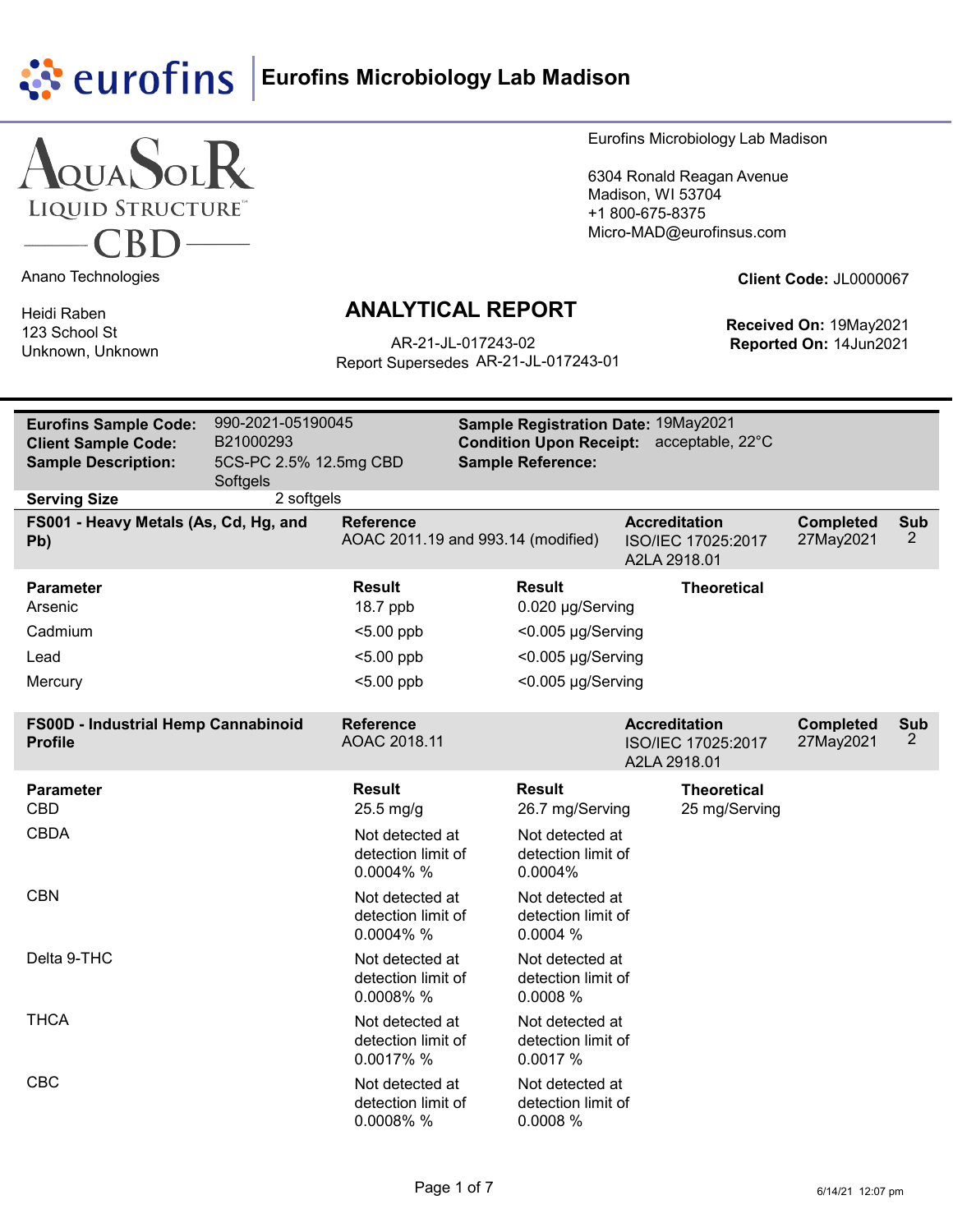# **ANALYTICAL REPORT**

Report Supersedes AR-21-JL-017243-01 AR-21-JL-017243-02 **Reported On:** 14Jun2021

| <b>Eurofins Sample Code:</b><br><b>Client Sample Code:</b><br><b>Sample Description:</b> | 990-2021-05190045<br>B21000293<br>5CS-PC 2.5% 12.5mg CBD |                                                                        | Sample Registration Date: 19May2021<br>Condition Upon Receipt: acceptable, 22°C<br><b>Sample Reference:</b> |                                                            |                               |                              |
|------------------------------------------------------------------------------------------|----------------------------------------------------------|------------------------------------------------------------------------|-------------------------------------------------------------------------------------------------------------|------------------------------------------------------------|-------------------------------|------------------------------|
|                                                                                          | Softgels                                                 |                                                                        |                                                                                                             |                                                            |                               |                              |
| <b>Serving Size</b>                                                                      | 2 softgels                                               |                                                                        |                                                                                                             |                                                            |                               |                              |
| FS00D - Industrial Hemp Cannabinoid<br><b>Profile</b>                                    |                                                          | <b>Reference</b><br>AOAC 2018.11                                       |                                                                                                             | <b>Accreditation</b><br>ISO/IEC 17025:2017<br>A2LA 2918.01 | <b>Completed</b><br>27May2021 | Sub<br>2                     |
| <b>Parameter</b><br><b>CBDVA</b>                                                         |                                                          | <b>Result</b><br>Not detected at<br>detection limit of<br>$0.0004\%$ % | <b>Result</b><br>Not detected at<br>detection limit of<br>0.0004%                                           | <b>Theoretical</b>                                         |                               |                              |
| <b>CBG</b>                                                                               |                                                          | Not detected at<br>detection limit of<br>0.0008%%                      | Not detected at<br>detection limit of<br>0.0008%                                                            |                                                            |                               |                              |
| <b>CBGA</b>                                                                              |                                                          | Not detected at<br>detection limit of<br>0.0004%%                      | Not detected at<br>detection limit of<br>0.0004%                                                            |                                                            |                               |                              |
| <b>CBDV</b>                                                                              |                                                          | 0.0067 %                                                               | 0.00674 %                                                                                                   |                                                            |                               |                              |
| Delta 8-THC                                                                              |                                                          | Not detected at<br>detection limit of<br>0.0017%%                      | Not detected at<br>detection limit of<br>0.0017 %                                                           |                                                            |                               |                              |
| <b>THCV</b>                                                                              |                                                          | Not detected at<br>detection limit of<br>0.0008%%                      | Not detected at<br>detection limit of<br>0.0008%                                                            |                                                            |                               |                              |
| <b>Total Cannabinoids</b>                                                                |                                                          | 2.56 %                                                                 | 0.0268 g/Serving                                                                                            |                                                            |                               |                              |
| Total THC (THC + (THCA x 0.877))                                                         |                                                          | Not detected at<br>detection limit of<br>0.0017%%                      | Not detected at<br>detection limit of<br>0.0017 %                                                           |                                                            |                               |                              |
| Total CBD (CBD + (CBDA x 0.877))                                                         |                                                          | 2.55 %                                                                 | 0.0267 g/Serving                                                                                            |                                                            |                               |                              |
| <b>CBCA</b>                                                                              |                                                          | Not detected at<br>detection limit of<br>0.0017%%                      | Not detected at<br>detection limit of<br>0.0017 %                                                           |                                                            |                               |                              |
| <b>CBL</b>                                                                               |                                                          | Not detected at<br>detection limit of<br>0.0004%%                      | Not detected at<br>detection limit of<br>0.0004%                                                            |                                                            |                               |                              |
| <b>CBNA</b>                                                                              |                                                          | Not detected at<br>detection limit of<br>0.0004%%                      | Not detected at<br>detection limit of<br>0.0004 %                                                           |                                                            |                               |                              |
| <b>THCVA</b>                                                                             |                                                          | Not detected at<br>detection limit of<br>0.0004% %                     | Not detected at<br>detection limit of<br>0.0004%                                                            |                                                            |                               |                              |
| FS02Y - Residual Solvents - Class 1, 2a,<br>2 <sub>b</sub>                               |                                                          | <b>Reference</b><br>USP <467>                                          |                                                                                                             | <b>Accreditation</b><br>ISO/IEC 17025:2017<br>A2LA 2918.01 | <b>Completed</b><br>27May2021 | <b>Sub</b><br>$\overline{2}$ |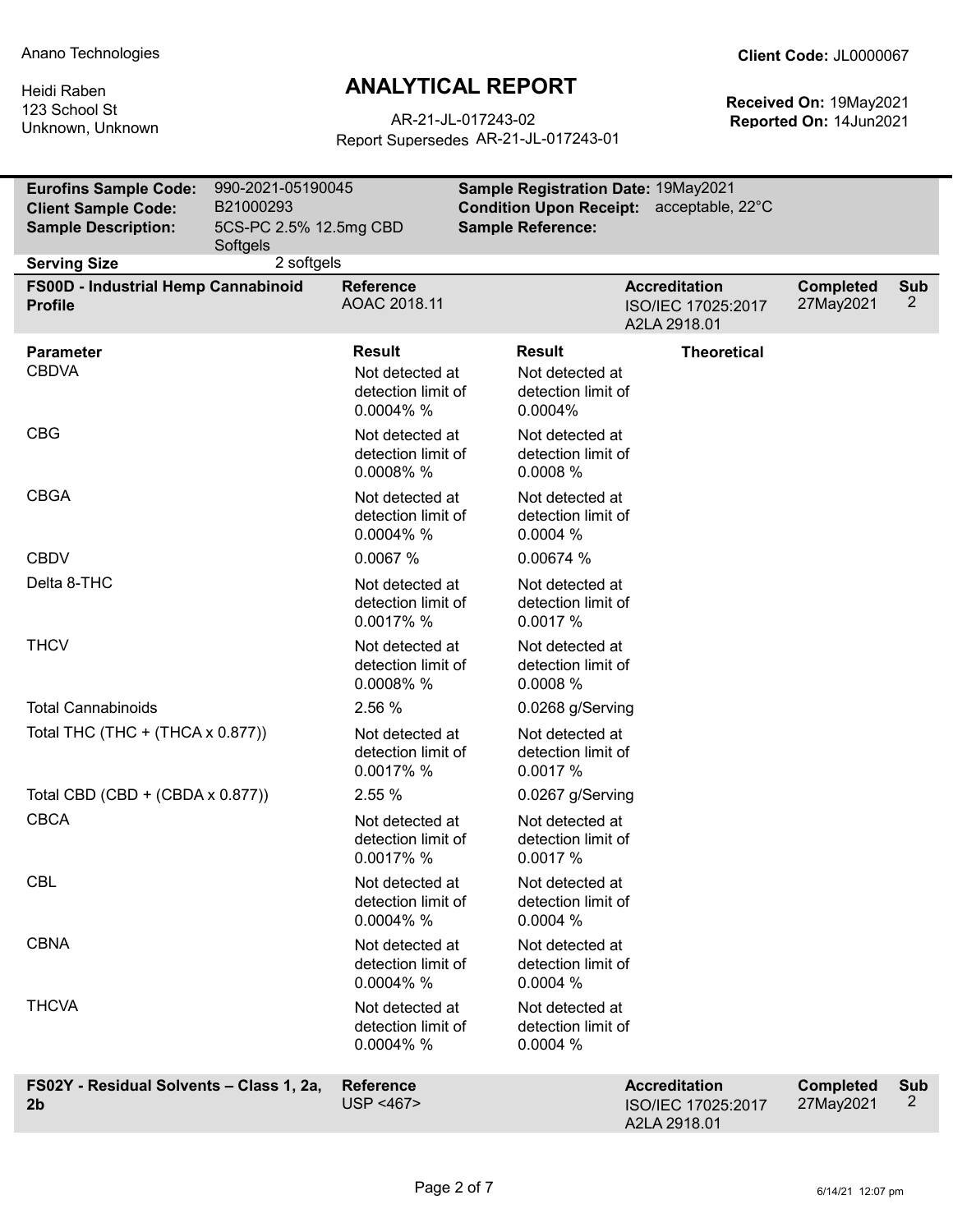# **ANALYTICAL REPORT**

Report Supersedes AR-21-JL-017243-01 AR-21-JL-017243-02 **Reported On:** 14Jun2021

| <b>Eurofins Sample Code:</b>                               | 990-2021-05190045                   |                                            | Sample Registration Date: 19May2021                                       |                                                            |                               |                              |
|------------------------------------------------------------|-------------------------------------|--------------------------------------------|---------------------------------------------------------------------------|------------------------------------------------------------|-------------------------------|------------------------------|
| <b>Client Sample Code:</b><br><b>Sample Description:</b>   | B21000293<br>5CS-PC 2.5% 12.5mg CBD |                                            | <b>Condition Upon Receipt:</b><br><b>Sample Reference:</b>                | acceptable, 22°C                                           |                               |                              |
|                                                            | Softgels                            |                                            |                                                                           |                                                            |                               |                              |
| <b>Serving Size</b>                                        | 2 softgels                          |                                            |                                                                           |                                                            |                               |                              |
| FS02Y - Residual Solvents - Class 1, 2a,<br>2 <sub>b</sub> |                                     | <b>Reference</b><br>USP <467>              |                                                                           | <b>Accreditation</b><br>ISO/IEC 17025:2017<br>A2LA 2918.01 | <b>Completed</b><br>27May2021 | Sub<br>$\overline{2}$        |
| <b>Parameter</b><br>1,1,1-Trichloroethane                  |                                     | <b>Result</b><br>$<$ 10 ppm                | <b>Result</b><br><0.02 mg/Serving                                         | <b>Theoretical</b>                                         |                               |                              |
| 1,1-Dichloroethene                                         |                                     | <8 ppm                                     | <0.01 mg/Serving                                                          |                                                            |                               |                              |
| 1,2-Dichloroethane                                         |                                     | $<$ 5 ppm                                  | <0.01 mg/Serving                                                          |                                                            |                               |                              |
| 1,2-Dichloroethene                                         |                                     | $<$ 1,870 ppm                              | <1.96 mg/Serving                                                          |                                                            |                               |                              |
| 1,2-Dimethoxyethane                                        |                                     | $<$ 100 ppm                                | <0.11 mg/Serving                                                          |                                                            |                               |                              |
| 1,4-Dioxane                                                |                                     | $380$ ppm                                  | <0.397556 mg/Serving                                                      |                                                            |                               |                              |
| Acetonitrile                                               |                                     | $<$ 410 ppm                                | <0.43 mg/Serving                                                          |                                                            |                               |                              |
| Benzene                                                    |                                     | <2 ppm                                     | <0.01 mg/Serving                                                          |                                                            |                               |                              |
| Carbon Tetrachloride                                       |                                     | <4 ppm                                     | <0.01 mg/Serving                                                          |                                                            |                               |                              |
| Chlorobenzene                                              |                                     | $360$ ppm                                  | <0.38 mg/Serving                                                          |                                                            |                               |                              |
| Chloroform                                                 |                                     | $60$ ppm                                   | <0.07 mg/Serving                                                          |                                                            |                               |                              |
| Cumene                                                     |                                     | <70.0 ppm                                  | <0.08 mg/Serving                                                          |                                                            |                               |                              |
| Cyclohexane                                                |                                     | $<$ 3,880 ppm                              | <4.06 mg/Serving                                                          |                                                            |                               |                              |
| Methanol                                                   |                                     | <3,000 ppm                                 | <3.14 mg/Serving                                                          |                                                            |                               |                              |
| Methylbutylketone                                          |                                     | $<$ 50 ppm                                 | <0.06 mg/Serving                                                          |                                                            |                               |                              |
| Methylcyclohexane                                          |                                     | $<$ 1,180 ppm                              | <1.24 mg/Serving                                                          |                                                            |                               |                              |
| Methylene Chloride                                         |                                     | $600$ ppm                                  | <0.63 mg/Serving                                                          |                                                            |                               |                              |
| n-Hexane                                                   |                                     | $<$ 290 ppm                                | <0.31 mg/Serving                                                          |                                                            |                               |                              |
| Nitromethane                                               |                                     | $<$ 50 ppm                                 | <0.06 mg/Serving                                                          |                                                            |                               |                              |
| Pyridine                                                   |                                     | $<$ 200 ppm                                | <0.21 mg/Serving                                                          |                                                            |                               |                              |
| Tetrahydrofuran                                            |                                     | <720 ppm                                   | <0.76 mg/Serving                                                          |                                                            |                               |                              |
| <b>Tetralin</b>                                            |                                     | $<$ 96.0 ppm                               | <0.11 mg/Serving                                                          |                                                            |                               |                              |
| Toluene                                                    |                                     | $<$ 890 ppm                                | <0.94 mg/Serving                                                          |                                                            |                               |                              |
| Trichloroethylene                                          |                                     | $80$ ppm                                   | <0.09 mg/Serving                                                          |                                                            |                               |                              |
| $Xylenes(O, M, P + EB)$                                    |                                     | $<$ 2,170 ppm                              | <2.28 mg/Serving                                                          |                                                            |                               |                              |
| <b>FS06I - Appearance</b>                                  |                                     | <b>Reference</b><br><b>USP &lt;994&gt;</b> |                                                                           |                                                            | <b>Completed</b><br>02Jun2021 | Sub<br>$\mathbf{2}^{\prime}$ |
| <b>Parameter</b>                                           |                                     | <b>Result</b>                              | <b>Result</b>                                                             | <b>Theoretical</b>                                         |                               |                              |
| Appearance                                                 |                                     | filled w/yellow liquid                     | Translucent oval softge Translucent oval softge<br>filled w/yellow liquid |                                                            |                               |                              |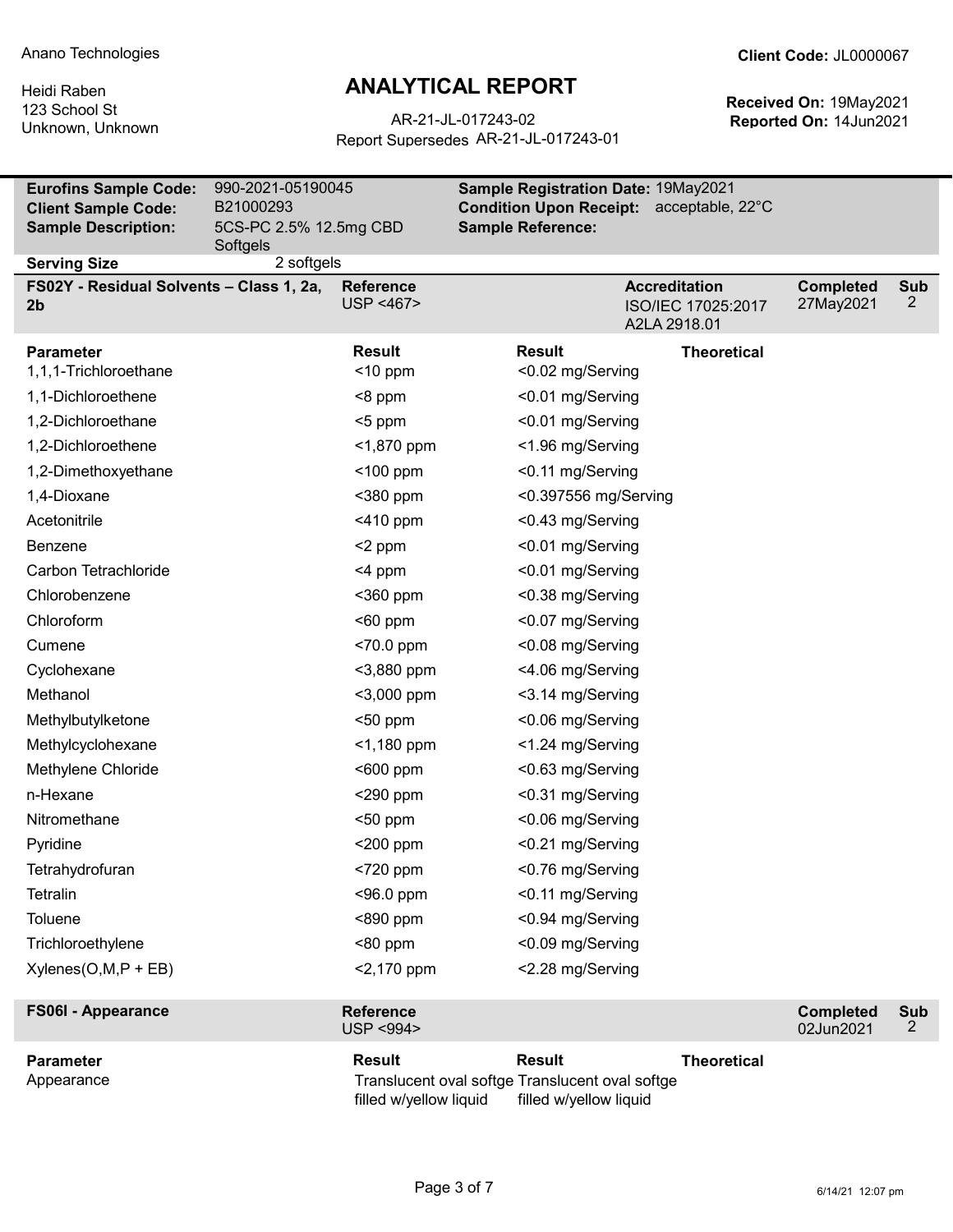# **ANALYTICAL REPORT**

Report Supersedes AR-21-JL-017243-01 AR-21-JL-017243-02 **Reported On:** 14Jun2021

| <b>Eurofins Sample Code:</b><br><b>Client Sample Code:</b> | 990-2021-05190045<br>B21000293 |                              | Sample Registration Date: 19May2021<br><b>Condition Upon Receipt:</b><br>acceptable, 22°C |                                   |                                                            |                               |                 |
|------------------------------------------------------------|--------------------------------|------------------------------|-------------------------------------------------------------------------------------------|-----------------------------------|------------------------------------------------------------|-------------------------------|-----------------|
| <b>Sample Description:</b>                                 | 5CS-PC 2.5% 12.5mg CBD         |                              |                                                                                           | <b>Sample Reference:</b>          |                                                            |                               |                 |
|                                                            | Softgels                       |                              |                                                                                           |                                   |                                                            |                               |                 |
| <b>Serving Size</b>                                        | 2 softgels                     |                              |                                                                                           |                                   |                                                            |                               |                 |
| FSPHC - Multi-Residue Analysis for hemp Reference          |                                | EN 15662                     |                                                                                           |                                   | <b>Accreditation</b><br>ISO/IEC 17025:2017<br>A2LA 2918.01 | <b>Completed</b><br>27May2021 | <b>Sub</b><br>2 |
| <b>Parameter</b><br>Carbofuran-3-hydroxy-                  |                                | <b>Result</b><br><0.10 mg/kg |                                                                                           | <b>Result</b><br><0.01 mg/Serving | <b>Theoretical</b>                                         |                               |                 |
| Abamectin                                                  |                                | non-analyzable mg/kg         |                                                                                           | non-analyzable                    |                                                            |                               |                 |
| Aldicarb                                                   |                                | $<$ 0.10 mg/kg               |                                                                                           | <0.01 mg/Serving                  |                                                            |                               |                 |
| Aldicarb sulfone (Aldoxycarb)                              |                                | <0.10 mg/kg                  |                                                                                           | <0.01 mg/Serving                  |                                                            |                               |                 |
| Aldicarb sulfoxide                                         |                                | <0.10 mg/kg                  |                                                                                           | <0.01 mg/Serving                  |                                                            |                               |                 |
| Azoxystrobin                                               |                                | <0.10 mg/kg                  |                                                                                           | <0.01 mg/Serving                  |                                                            |                               |                 |
| <b>Bifenazate</b>                                          |                                | $<$ 0.10 mg/kg               |                                                                                           | <0.01 mg/Serving                  |                                                            |                               |                 |
| <b>Bifenthrin</b>                                          |                                | <0.10 mg/kg                  |                                                                                           | <0.01 mg/Serving                  |                                                            |                               |                 |
| Carbaryl                                                   |                                | <0.10 mg/kg                  |                                                                                           | <0.01 mg/Serving                  |                                                            |                               |                 |
| Carbofuran                                                 |                                | <0.10 mg/kg                  |                                                                                           | <0.01 mg/Serving                  |                                                            |                               |                 |
| Chlorantraniliprole                                        |                                | <0.10 mg/kg                  |                                                                                           | <0.01 mg/Serving                  |                                                            |                               |                 |
| Chlordane cis-                                             |                                | <0.10 mg/kg                  |                                                                                           | <0.01 mg/Serving                  |                                                            |                               |                 |
| Chlordane trans-                                           |                                | <0.10 mg/kg                  |                                                                                           | <0.01 mg/Serving                  |                                                            |                               |                 |
| Chlorfenapyr                                               |                                | <0.10 mg/kg                  |                                                                                           | <0.01 mg/Serving                  |                                                            |                               |                 |
| Chlorpyrifos                                               |                                | <0.10 mg/kg                  |                                                                                           | <0.01 mg/Serving                  |                                                            |                               |                 |
| Coumaphos                                                  |                                | <0.10 mg/kg                  |                                                                                           | <0.01 mg/Serving                  |                                                            |                               |                 |
| Cyfluthrin                                                 |                                | <0.10 mg/kg                  |                                                                                           | <0.01 mg/Serving                  |                                                            |                               |                 |
| Cypermethrin                                               |                                | <0.10 mg/kg                  |                                                                                           | <0.01 mg/Serving                  |                                                            |                               |                 |
| Cyproconazole (2 diastereoisomers)                         |                                | <0.10 mg/kg                  |                                                                                           | <0.01 mg/Serving                  |                                                            |                               |                 |
| Cyprodinil                                                 |                                | <0.10 mg/kg                  |                                                                                           | <0.01 mg/Serving                  |                                                            |                               |                 |
| Dichlorvos                                                 |                                | <0.10 mg/kg                  |                                                                                           | <0.01 mg/Serving                  |                                                            |                               |                 |
| Diclobutrazol                                              |                                | <0.10 mg/kg                  |                                                                                           | <0.01 mg/Serving                  |                                                            |                               |                 |
| Dipropetryn                                                |                                | <0.10 mg/kg                  |                                                                                           | <0.01 mg/Serving                  |                                                            |                               |                 |
| Disulfoton                                                 |                                | <0.10 mg/kg                  |                                                                                           | <0.01 mg/Serving                  |                                                            |                               |                 |
| Endosulfan sulfate                                         |                                | <0.20 mg/kg                  |                                                                                           | <0.01 mg/Serving                  |                                                            |                               |                 |
| Endosulfan I (alpha-isomer)                                |                                | $<$ 0.20 mg/kg               |                                                                                           | <0.01 mg/Serving                  |                                                            |                               |                 |
| Endosulfan II (beta-isomer)                                |                                | <0.20 mg/kg                  |                                                                                           | <0.01 mg/Serving                  |                                                            |                               |                 |
| Epoxiconazole                                              |                                | <0.10 mg/kg                  |                                                                                           | <0.01 mg/Serving                  |                                                            |                               |                 |
| Ethiofencarb                                               |                                | <0.10 mg/kg                  |                                                                                           | <0.01 mg/Serving                  |                                                            |                               |                 |
| Etofenprox                                                 |                                | <0.10 mg/kg                  |                                                                                           | <0.01 mg/Serving                  |                                                            |                               |                 |
| Etoxazole                                                  |                                | <0.10 mg/kg                  |                                                                                           | <0.01 mg/Serving                  |                                                            |                               |                 |
| Fenoxycarb                                                 |                                | <0.10 mg/kg                  |                                                                                           | <0.01 mg/Serving                  |                                                            |                               |                 |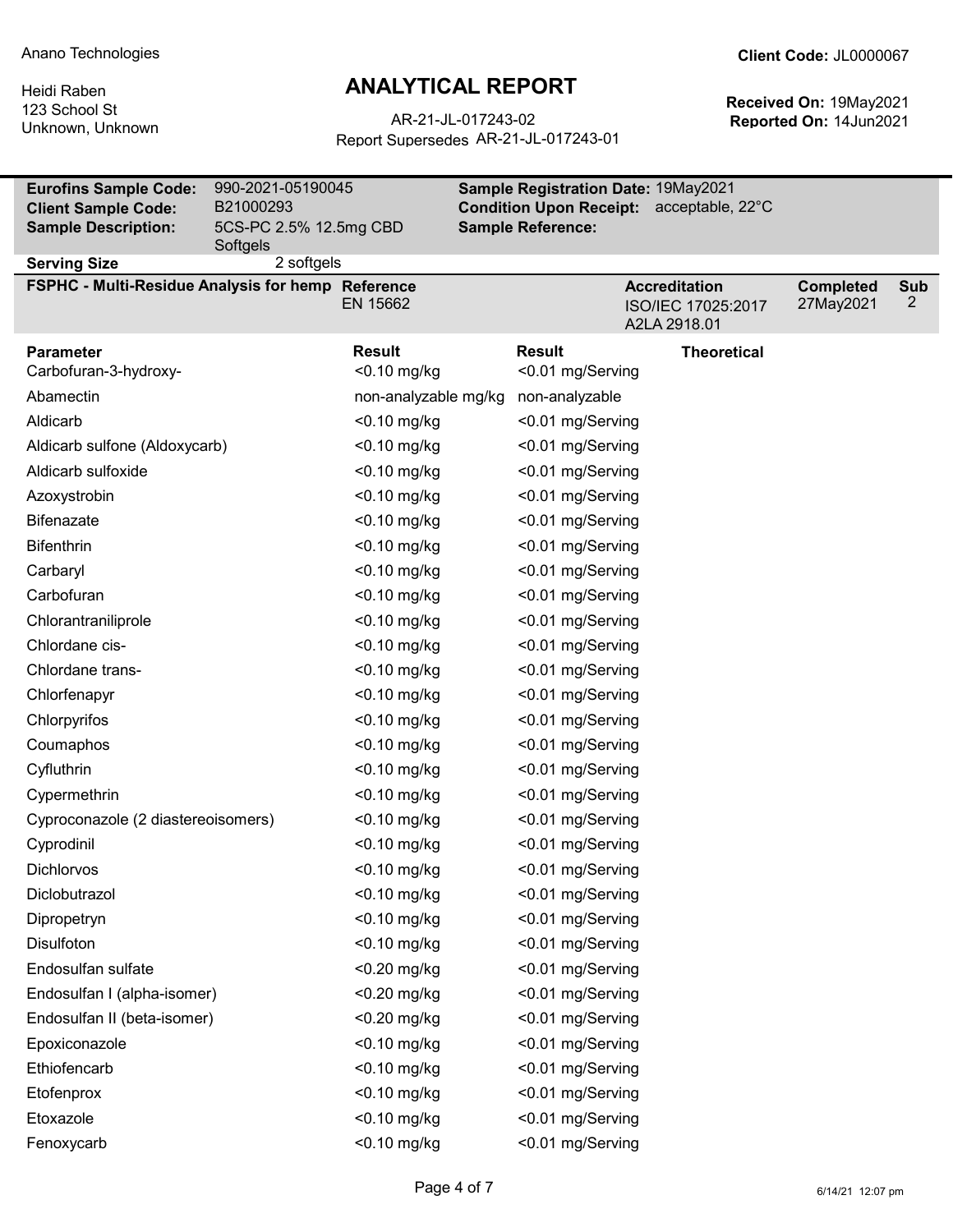# **ANALYTICAL REPORT**

Report Supersedes AR-21-JL-017243-01 AR-21-JL-017243-02 **Reported On:** 14Jun2021

| <b>Eurofins Sample Code:</b><br><b>Client Sample Code:</b><br><b>Sample Description:</b> | 990-2021-05190045<br>B21000293<br>5CS-PC 2.5% 12.5mg CBD<br>Softgels |                              | Sample Registration Date: 19May2021<br>Condition Upon Receipt: acceptable, 22°C<br><b>Sample Reference:</b> |                                                            |                               |                 |
|------------------------------------------------------------------------------------------|----------------------------------------------------------------------|------------------------------|-------------------------------------------------------------------------------------------------------------|------------------------------------------------------------|-------------------------------|-----------------|
| <b>Serving Size</b>                                                                      | 2 softgels                                                           |                              |                                                                                                             |                                                            |                               |                 |
| FSPHC - Multi-Residue Analysis for hemp Reference                                        |                                                                      | EN 15662                     |                                                                                                             | <b>Accreditation</b><br>ISO/IEC 17025:2017<br>A2LA 2918.01 | <b>Completed</b><br>27May2021 | <b>Sub</b><br>2 |
| <b>Parameter</b><br>Fenpropathrin                                                        |                                                                      | <b>Result</b><br><0.10 mg/kg | <b>Result</b><br><0.01 mg/Serving                                                                           | <b>Theoretical</b>                                         |                               |                 |
| Fenvalerate/Esfenvalerate (sum of isomer                                                 |                                                                      | $<$ 0.20 mg/kg               | <0.01 mg/Serving                                                                                            |                                                            |                               |                 |
| Fipronil                                                                                 |                                                                      | <0.10 mg/kg                  | <0.01 mg/Serving                                                                                            |                                                            |                               |                 |
| Fipronil desulfinyl                                                                      |                                                                      | <0.10 mg/kg                  | <0.01 mg/Serving                                                                                            |                                                            |                               |                 |
| Fipronil sulfone                                                                         |                                                                      | <0.10 mg/kg                  | <0.01 mg/Serving                                                                                            |                                                            |                               |                 |
| Imazalil (any ratio of constituent isomers)                                              |                                                                      | <0.10 mg/kg                  | <0.01 mg/Serving                                                                                            |                                                            |                               |                 |
| Imidacloprid                                                                             |                                                                      | <0.10 mg/kg                  | <0.01 mg/Serving                                                                                            |                                                            |                               |                 |
| Malathion                                                                                |                                                                      | <0.10 mg/kg                  | <0.01 mg/Serving                                                                                            |                                                            |                               |                 |
| Methiocarb                                                                               |                                                                      | <0.10 mg/kg                  | <0.01 mg/Serving                                                                                            |                                                            |                               |                 |
| Methiocarb sulfone                                                                       |                                                                      | <0.10 mg/kg                  | <0.01 mg/Serving                                                                                            |                                                            |                               |                 |
| Methiocarb sulfoxide                                                                     |                                                                      | $<$ 0.10 mg/kg               | <0.01 mg/Serving                                                                                            |                                                            |                               |                 |
| Methomyl                                                                                 |                                                                      | <0.10 mg/kg                  | <0.01 mg/Serving                                                                                            |                                                            |                               |                 |
| Metolachlor                                                                              |                                                                      | <0.10 mg/kg                  | <0.01 mg/Serving                                                                                            |                                                            |                               |                 |
| Mevinphos (E- and Z-isomers)                                                             |                                                                      | <0.10 mg/kg                  | <0.01 mg/Serving                                                                                            |                                                            |                               |                 |
| Myclobutanil                                                                             |                                                                      | <0.10 mg/kg                  | <0.01 mg/Serving                                                                                            |                                                            |                               |                 |
| Naled (Dibrom)                                                                           |                                                                      | <0.10 mg/kg                  | <0.01 mg/Serving                                                                                            |                                                            |                               |                 |
| Paclobutrazol                                                                            |                                                                      | <0.10 mg/kg                  | <0.01 mg/Serving                                                                                            |                                                            |                               |                 |
| Permethrin (sum of isomers)                                                              |                                                                      | <0.10 mg/kg                  | <0.000 mg/Serving                                                                                           |                                                            |                               |                 |
| Propoxur                                                                                 |                                                                      | <0.10 mg/kg                  | <0.01 mg/Serving                                                                                            |                                                            |                               |                 |
| Pyrethrum (total)                                                                        |                                                                      | $<$ 1.0 mg/kg                | <0.001 mg/Serving                                                                                           |                                                            |                               |                 |
| Spinetoram (spinosyns J and L)                                                           |                                                                      | <0.10 mg/kg                  |                                                                                                             |                                                            |                               |                 |
| Spinosad (spinosyns A and D)                                                             |                                                                      | <0.10 mg/kg                  |                                                                                                             |                                                            |                               |                 |
| Spirodiclofen                                                                            |                                                                      | non-analyzable mg/kg         | non-analyzable                                                                                              |                                                            |                               |                 |
| Spiromesifen                                                                             |                                                                      | <0.10 mg/kg                  | <0.01 mg/Serving                                                                                            |                                                            |                               |                 |
| Spirotetramat                                                                            |                                                                      | <0.10 mg/kg                  | <0.01 mg/Serving                                                                                            |                                                            |                               |                 |
| Spiroxamine (2 diastereoisomers)                                                         |                                                                      | <0.10 mg/kg                  | <0.01 mg/Serving                                                                                            |                                                            |                               |                 |
| Tebuconazole                                                                             |                                                                      | <0.10 mg/kg                  | <0.01 mg/Serving                                                                                            |                                                            |                               |                 |
| Thiabendazole                                                                            |                                                                      | <0.10 mg/kg                  | <0.01 mg/Serving                                                                                            |                                                            |                               |                 |
| Thiabendazole-5-hydroxy-                                                                 |                                                                      | <0.10 mg/kg                  | <0.01 mg/Serving                                                                                            |                                                            |                               |                 |
| Thiacloprid                                                                              |                                                                      | <0.10 mg/kg                  | <0.01 mg/Serving                                                                                            |                                                            |                               |                 |
| Trifloxystrobin                                                                          |                                                                      | <0.10 mg/kg                  | <0.01 mg/Serving                                                                                            |                                                            |                               |                 |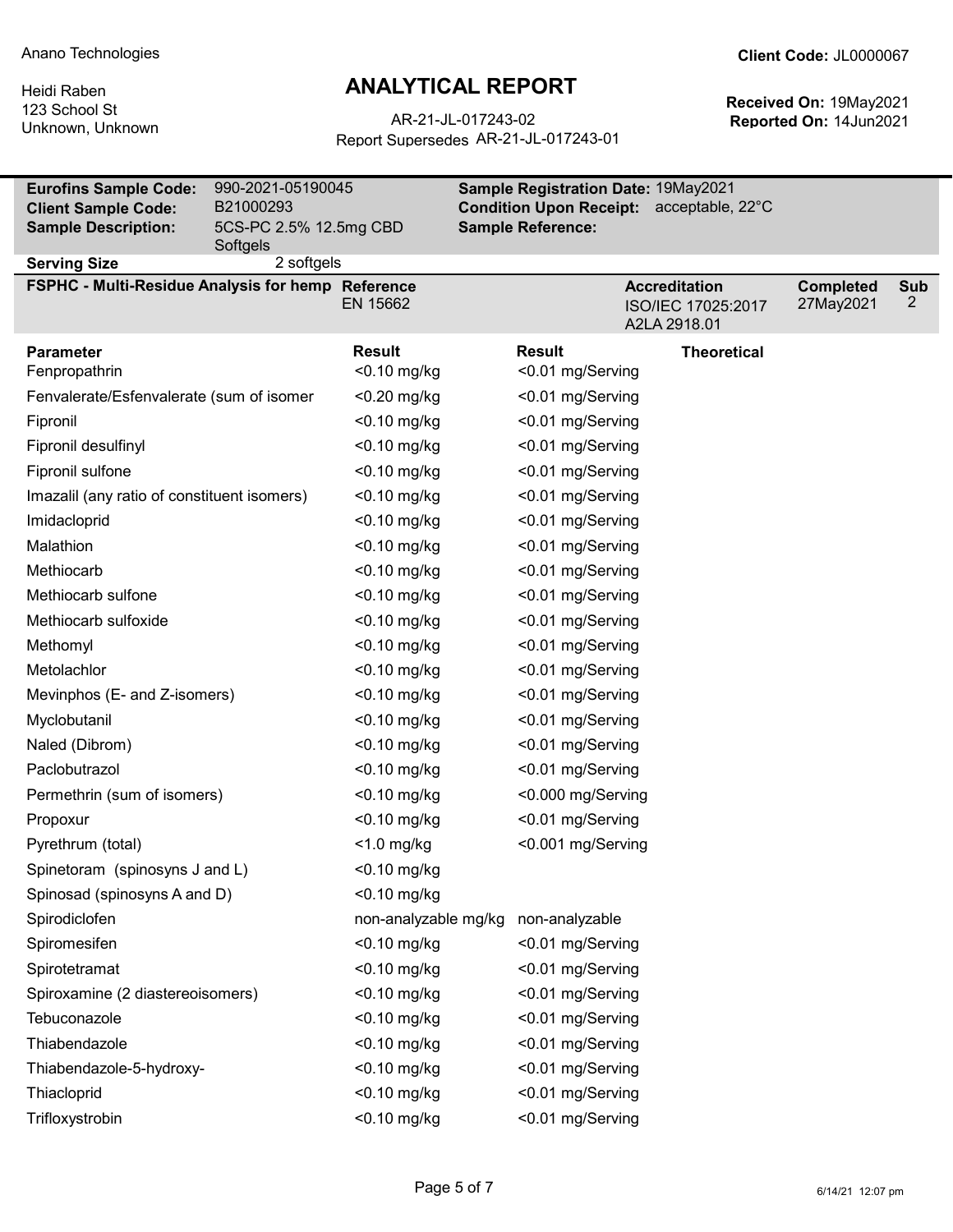## **ANALYTICAL REPORT**

Report Supersedes AR-21-JL-017243-01 AR-21-JL-017243-02 **Reported On:** 14Jun2021

| <b>Eurofins Sample Code:</b>                                                | 990-2021-05190045<br>B21000293 |                                                    | Sample Registration Date: 19May2021<br><b>Condition Upon Receipt:</b><br>acceptable, 22°C |                                                              |                                                            |                               |                              |
|-----------------------------------------------------------------------------|--------------------------------|----------------------------------------------------|-------------------------------------------------------------------------------------------|--------------------------------------------------------------|------------------------------------------------------------|-------------------------------|------------------------------|
| <b>Client Sample Code:</b><br><b>Sample Description:</b>                    | 5CS-PC 2.5% 12.5mg CBD         |                                                    |                                                                                           | <b>Sample Reference:</b>                                     |                                                            |                               |                              |
|                                                                             | Softgels                       |                                                    |                                                                                           |                                                              |                                                            |                               |                              |
| <b>Serving Size</b>                                                         | 2 softgels                     |                                                    |                                                                                           |                                                              |                                                            |                               |                              |
| FSPRP - Serving SIze - Content (Fill)<br>Weight                             |                                | <b>Reference</b><br>Internal method                |                                                                                           |                                                              |                                                            | <b>Completed</b><br>24May2021 | <b>Sub</b><br>$\overline{2}$ |
| <b>Parameter</b><br><b>Entity Weight</b>                                    |                                | <b>Result</b><br>$0.7703$ g                        |                                                                                           | <b>Result</b>                                                | <b>Theoretical</b>                                         |                               |                              |
| <b>Entity Fill Weight</b>                                                   |                                | $0.5231$ g                                         |                                                                                           |                                                              |                                                            |                               |                              |
| Units per serving                                                           |                                | 2 softgel                                          |                                                                                           |                                                              | 2 softgel                                                  |                               |                              |
| JLPT1 - Total Microbial Count Suitability<br><b>USP Chapter 2021</b>        |                                | <b>Reference</b><br>USP <2021>                     |                                                                                           |                                                              |                                                            | <b>Completed</b><br>03Jun2021 |                              |
| <b>Parameter</b><br><b>Total Aerobic Microbial Count</b>                    |                                | <b>Result</b><br><b>PASS</b>                       |                                                                                           | <b>Result</b>                                                | <b>Theoretical</b>                                         |                               |                              |
| <b>JLPT8 - Total Combined Mould-Yeast</b><br><b>Suitability USP Ch 2021</b> |                                | <b>Reference</b><br>USP <2021>                     |                                                                                           |                                                              |                                                            | <b>Completed</b><br>03Jun2021 |                              |
| <b>Parameter</b><br><b>Total Combined Yeast-Molds Count</b>                 |                                | <b>Result</b><br><b>PASS</b>                       |                                                                                           | <b>Result</b>                                                | <b>Theoretical</b>                                         |                               |                              |
| <b>UMDBM - Coliforms - AOAC 991.14</b>                                      |                                | <b>Reference</b><br>AOAC 991.14                    |                                                                                           |                                                              | <b>Accreditation</b><br>ISO/IEC 17025:2017<br>A2LA 3329.07 | <b>Completed</b><br>23May2021 | <b>Sub</b><br>1              |
| <b>Parameter</b><br>Coliforms                                               |                                | <b>Result</b><br>$<$ 10 cfu/g                      |                                                                                           | <b>Result</b>                                                | <b>Theoretical</b>                                         |                               |                              |
| ZMCKU - E. coli - USP <2022>                                                |                                | <b>Reference</b><br>USP < 2022>                    |                                                                                           |                                                              |                                                            | <b>Completed</b><br>23May2021 |                              |
| <b>Parameter</b><br>Escherichia Coli                                        |                                | <b>Result</b>                                      |                                                                                           | <b>Result</b><br>Not Detected per 10 g Not Detected per 10 g | <b>Theoretical</b>                                         |                               |                              |
| ZMCKY - Salmonella spp. - USP <2022>                                        |                                | <b>Reference</b><br>USP < 2022>                    |                                                                                           |                                                              |                                                            | <b>Completed</b><br>11Jun2021 |                              |
| <b>Parameter</b><br>Salmonella                                              |                                | <b>Result</b><br>Not Detected per 25 g             |                                                                                           | <b>Result</b><br>Not Detected per 25 g                       | <b>Theoretical</b>                                         |                               |                              |
| ZMCLR - Escherichia coli Suitability -<br>USP Chapter <2022>                |                                | <b>Reference</b><br>U.S. Pharmacopeia Chapter 2022 |                                                                                           |                                                              |                                                            | <b>Completed</b><br>23May2021 |                              |
| <b>Parameter</b><br>Escherichia coli Suitability                            |                                | <b>Result</b><br>PASS per sample                   |                                                                                           | <b>Result</b><br>PASS per sample                             | <b>Theoretical</b>                                         |                               |                              |